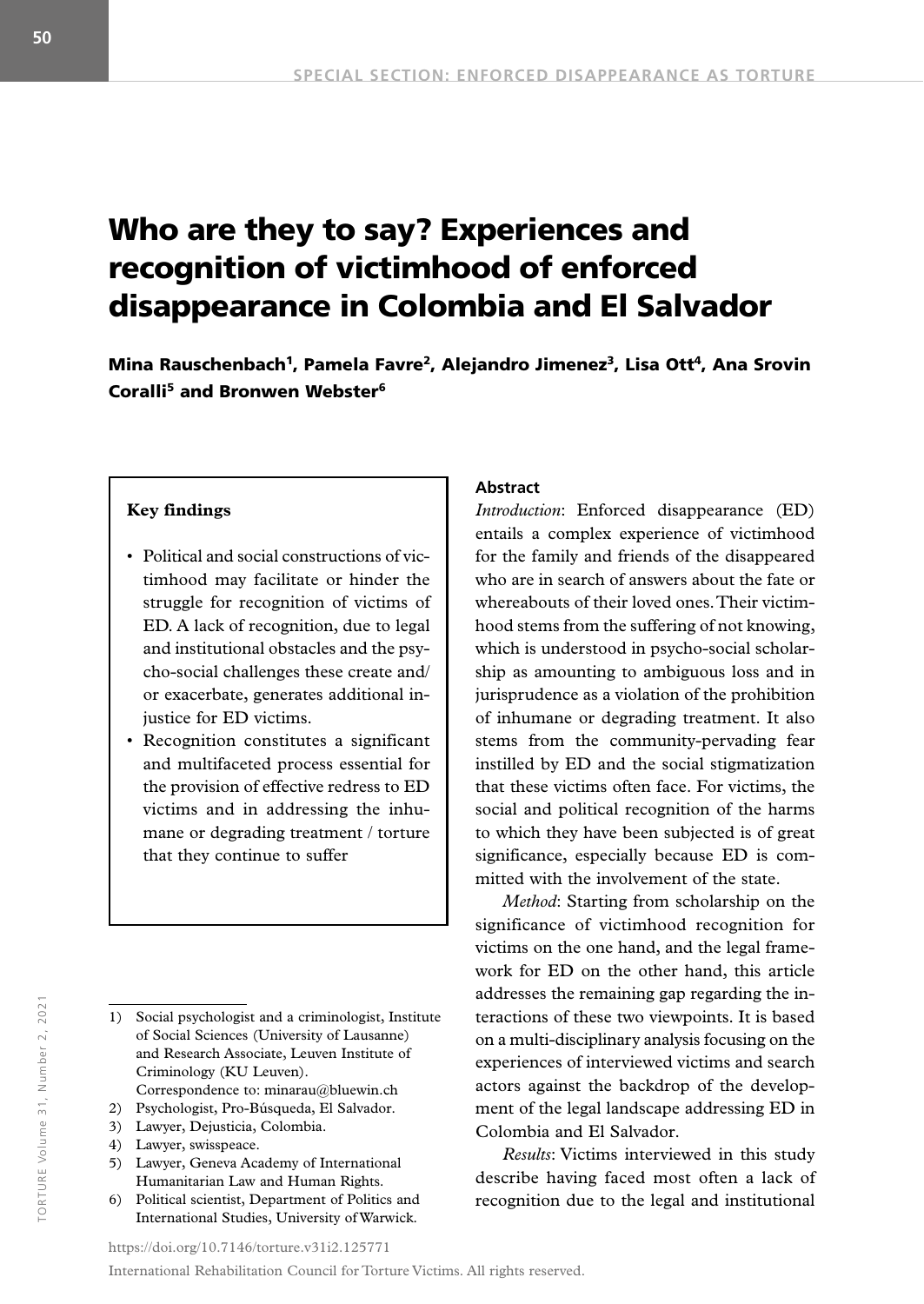obstacles, as well as the social stigmatisation they experienced. Meaningful forms of recognition, particularly public and official ones beyond the legal realm, were highlighted as pathways which can help to restore victims' sense of dignity and reintegrate them into the

*Conclusions*: This analysis offers a valuable insight into victims' agency in pursuing their rights, as well as how political and social constructions of ED victimhood can both facilitate, and hinder victims' struggles for truth and justice.

social and political community.

*Keywords*: enforced disappearances, victimhood, recognition, Colombia, El Salvador

#### **Introduction**

#### *"Victimhood" of enforced disappearance*

The destructive nature of enforced disappearance  $(ED)$  affects not just the disappeared<sup>1</sup>, but extends to their family, friends, and community (pursuant to Art. 24 para.1 International Convention for the Protection of all Persons from ED (ICPED). Coined by Boss (2004) as a sense of "ambiguous loss", the effect of ED on the loved ones creates one of the most taxing forms of loss (Robins, 2013). The undetermined nature of the fate and/or whereabouts of victims of ED amounts to a violation of the prohibition of torture, inhumane or degrading treatment, which prevents the family and friends of the disappeared from entering into the psychological and social healing process associated with coming to terms with their pain (Fulton, 2014; Boss, 2004). The all-encompassing, constant, and seemingly unending nature of the suffering endured by family and friends is understood as the primary cause for their victimhood (Fulton, 2014). Their own suffering starts following the disappearance, which marks the beginning of their identity as victims (Adams, 2019).

As a tool of state suppression, perpetuating fear is one of the main aims of ED (Dulitzky, 2019; Kovras, 2017). ED not only affects those who personally knew or were acquainted with the disappeared. Fearful that further EDs may occur, individuals often choose distance from the family and friends of a disappeared, leading to the fragmentation of community relationships (Kovras, 2017). Ties to the community may also be weakened because of the social stigmatization relatives suffer as a result of the uncertainty surrounding ED and its implications in terms of loss of societal status (Robins, 2013).

#### *Importance of recognition*

Recognition is key for victims' struggles for redress (De Greiff, 2012; Haldemann, 2008) and particularly for victims of ED, because the unjust harm that they suffer is often purposefully not recognised due to the state's involvement. In the past ED was often either denied or represented as a legitimate action carried out by the state against subversives. As a result of this state misrecognition and adding to it, social recognition may also be deficient due to the stigmatization that victims of ED suffer in their communities.

Socially and politically determined, recognition for victims reflects a constructed understanding of victimhood as an identity or a status.<sup>2</sup> Victimhood can pertain to an individ-

We use the terms "forcibly disappeared" and "disappeared" interchangeably for the purposes of this paper.

<sup>2</sup> Whilst 'victimization' refers to a specific harm or the experience of a violation, 'victimhood'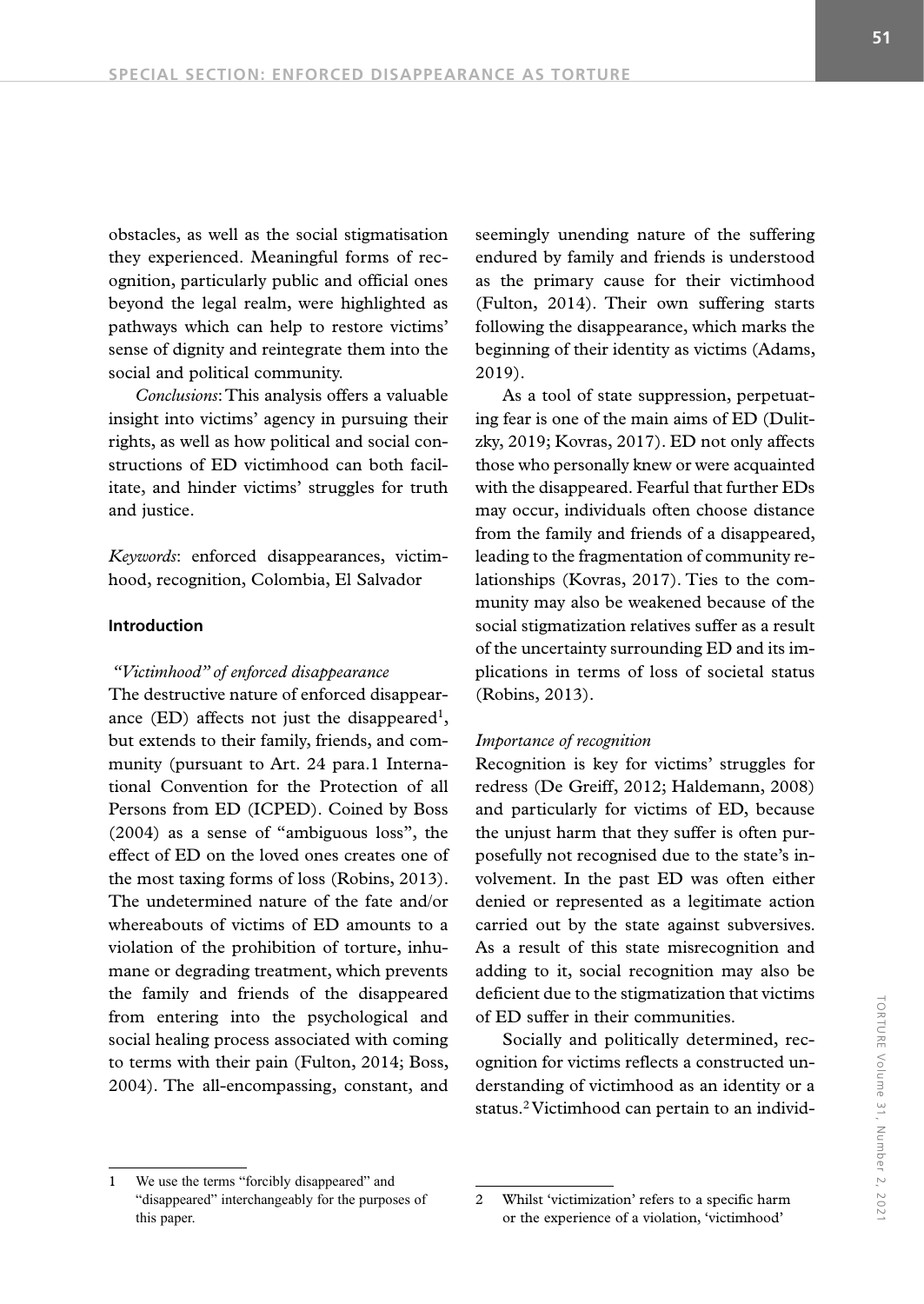ual's identification as a victim, or the sense of belonging to a collective developed by victims around shared experiences of injustice and suffering (Wilke, 2007; De Waardt, 2016). Victimhood also relates to a status that is determined by an external set of criteria which reflects the "violation of a specified set of norms" and defines a general victim status within a society (Wilke 2007, p. 481). For victims of ED, recognition is important in how it reflects their relationship to a state which allowed their victimization. Recognition for victims of ED can thus also entail victims' claims for a new civil status as citizens with equal rights and agency (De Greiff, 2012; Fulton, 2014).

#### *Victimhood in legal discourse*

Victimhood as a status is constructed institutionally and politically (Hearty, 2018). Consequently, victims of ED must adhere to the state's definitions to be legally recognised as victims, which can pose many challenges. Moral innocence is one such popularised state-supported quality of victimhood (Wilke, 2007; De Waardt, 2016). Yet, victims of ED often come from communities historically excluded and criminalised by the state. They are not likely to fit the "ideal(ised)" status afforded to victims in legal and political discourse. They are also more likely to fall into a category of individuals whose victim status is disregarded (e.g. illegitimate, undeserving or unofficial victims) (Rudling, 2019). Victimhood is not black and white but operates as a spectrum of experiences and can reflect complex victim identities, as well as ways of coping with these different experiences, which

do not fit the 'ideal victim' imagery (Bouris, 2007). This may imply also that ED victims must put on an act, performing and moulding their identity to suit the state's victimhood rhetoric in order to be recognised (Wilke, 2007).

The legal frameworks and jurisprudence concerning ED at international and national levels offers victims a language through which their victimhood can be recognised by the state. Examples are Article 24 of the ICPED, and the case law of the Inter-American Court of Human Rights, which has explicitly stated that next of kin (including family members) of forcibly disappeared persons are also considered victims. Legal language takes the harm inflicted by ED upon these individuals and translates this into legal terminology, which can then be used by victims to express and claim their victim status and their rights. It allows them to express the harms they have suffered in a way that is recognised within state and international discourses, as shown with families' mobilisations in many countries (Naftali, 2016; Barton-Hronešová, 2020). Legal language can also increase victims' sense of agency, as it can be both used to achieve concrete gains such as reparations and to enable the victim's self-acknowledgement of victimhood (Vera Lugo, 2016). However, legal language is only empowering when victims are able to use it. When the family and friends of the disappeared are not aware, do not understand, or crucially cannot speak the legal terminology, it may be "empowering elites and outsiders at the expense of victims'" (Gready and Robins, 2014, p. 343).

The recognition of ED victimhood by the international legal framework stems from decades of victims' struggles. While it has provided victims of ED with more possibilities for redress and justice, their recognition still faces challenges in many countries, such as Colom-

refers to a social and discursive category born from the experience of victimization which can be understood as part of an individual's selfidentification or as an attributed and constructed status.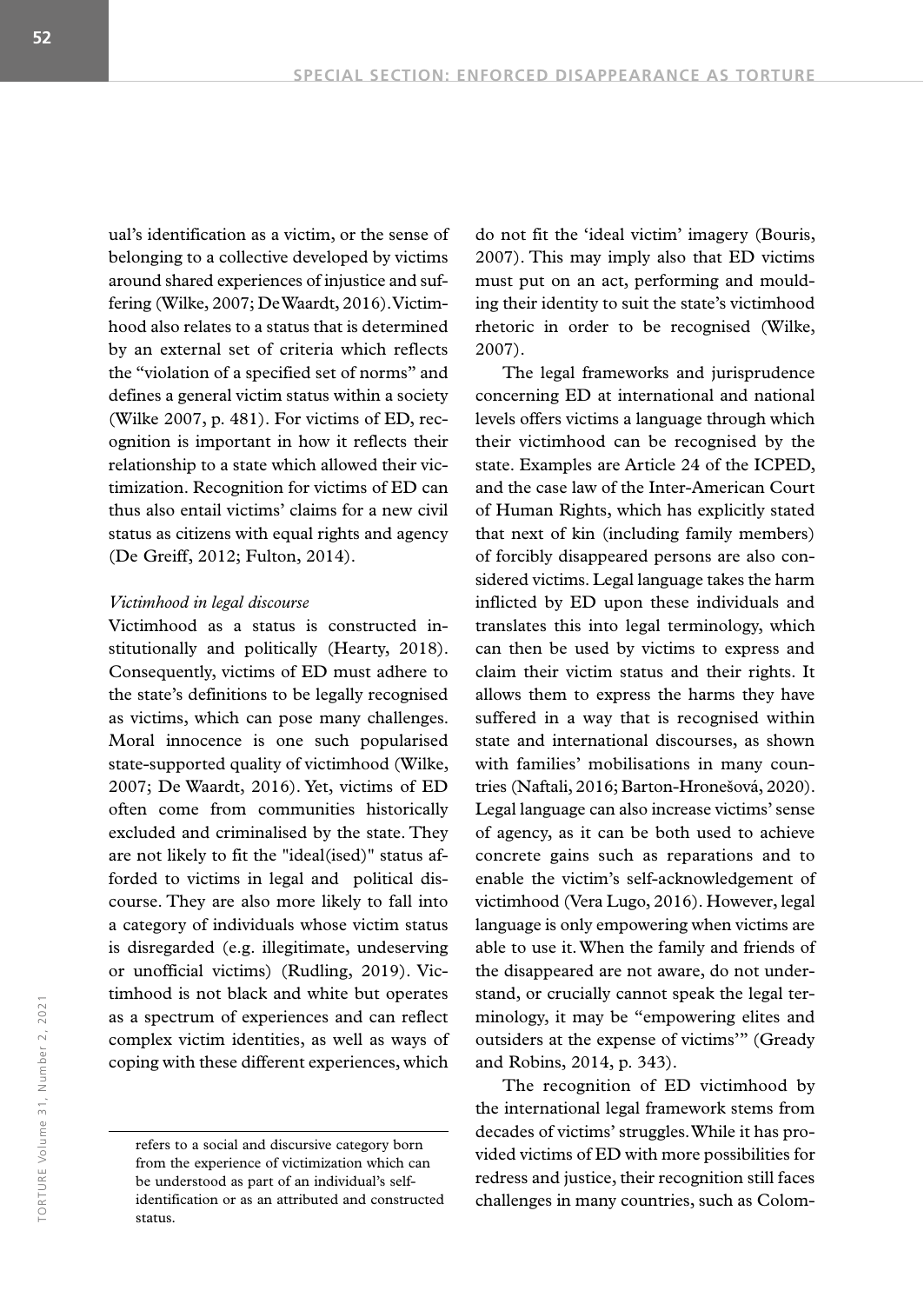| Table 1. Participants |                                 |                                                                                                                                      |
|-----------------------|---------------------------------|--------------------------------------------------------------------------------------------------------------------------------------|
| <b>Interview Code</b> | Case                            | Socio-demographic characteristics                                                                                                    |
| 1CV                   | Colombia<br>Victim              | Middle-aged woman.<br>Husband was a victim of ED.                                                                                    |
| 2CV                   | Colombia<br>Victim              | Elderly peasant woman. Two sons were<br>victims of ED.                                                                               |
| 3CVA                  | Colombia<br>Victim/activist     | Middle-aged woman and victims rights de-<br>fender. Father was a victim of ED.                                                       |
| 4EVA                  | El Salvador Victim/<br>activist | Woman from a rural El Salvador. Several<br>relatives, including her husband, were<br>victims of ED.<br>Also a human rights defender. |
| 5CVA                  | Victim/activist<br>Colombia     | Colombian human rights defender, two<br>relatives were victims of ED.                                                                |
| 6EV                   | Victim<br>El Salvador           | Had two children taken from her and given<br>for adoption.                                                                           |
| 7EVA                  | Victim/activist<br>El Salvador  | Lost his mother and brother, another<br>brother was held captive.                                                                    |
| 8CA                   | Activist<br>Colombia            | Colombian lawyer.                                                                                                                    |
| 9CA                   | Activist<br>Colombia            | Works in a human rights organization.                                                                                                |
| 10 <sub>CO</sub>      | Colombia<br>Official            | Anthropologist.                                                                                                                      |
| 11CV                  | Victim<br>Colombia              | Man whose older brother was disappeared.<br>The remains were delivered to the family<br>16 years later.                              |
| 12EV                  | Victim<br>El Salvador           | From semi-rural El Salvador. In 1985, his<br>father who was part of the FMLN was cap-<br>tured and disappeared.                      |
| 13EA                  | Activist<br>El Salvador         | Activist working in a state institution.                                                                                             |
| 14EV                  | Victim<br>El Salvador           | From rural El Salvador. Lost two daugh-<br>ters in the conflict, including one from ED.<br>Reunited with her later.                  |
| 15EV                  | Victim<br>El Salvador           | Woman from rural El Salvador.<br>Her three children were disappeared.                                                                |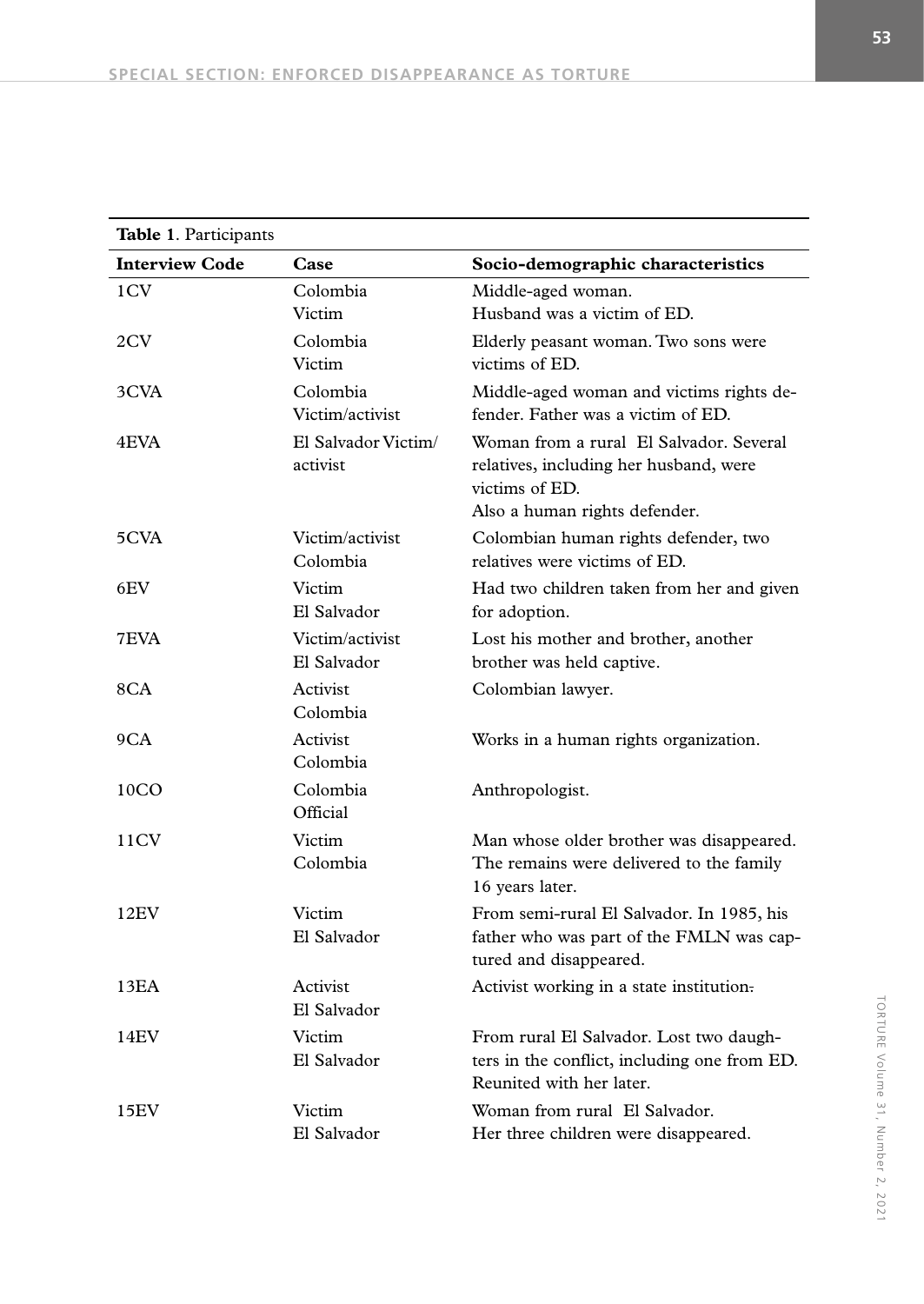bia and El Salvador, which were analysed for this paper. Here, victims of ED often belong to marginalised communities whose victimhood experiences have mainly been denied or delegitimised by state institutions. This paper aims to understand how victims have experienced recognition and what it means for them in the contexts of Colombia and El Salvador against the backdrop of the legal frameworks and state responses to which victims are subjected.

#### **Methods**

This multidisciplinary paper draws on research conducted in Colombia and El Salvador between January 2019 and March 2021. In addition to the analysis of the legal frameworks relevant to the search for victims of ED, fifteen semi-structured interviews were conducted (see table above). with families of the disappeared, civil society representatives, former and current representatives of different state institutions and experts.

The selection of the sample of family members and civil society representatives who were interviewed was determined in great part by the existence of previously established relationships of trust with the local project partners - the non-governmental organizations (NGOs) DeJusticia (Colombia) and Pro-Búsqueda (El Salvador) - and the interviewees. Researchers also benefited from the help of particular gatekeepers to establish contact with persons willing to participate. The selection strategy was also based on a "do no harm" approach, taking all measures to ensure that interviewees were not endangered in this process and to devise strategies for containment against potential risks that they may be facing. Consideration for interviewees' vulnerability and ensuring that each interviewee was psychologically ready to share, or to continue sharing, his/her experience outweighed concerns for the representativeness and completeness of the data. This sensitivity also limited the choice and extent of questions which were asked to respondents. In addition to ensuring the absolute anonymity of participants during the process, an informed consent procedure was carried out for all persons before each interview began.

Lasting between 1 and 2.5 hours, all interviews were transcribed, translated, and anonymised. They were then inductively analysed, and a set of codes was gradually generated alongside multiple readings of the interview transcriptions. The main themes were developed using a thematic coding method grounded in Braun & Clarke's (2006) approach and adapted by the team to fit the challenges related to analysing data without a qualitative analysis software. These thematic analyses involved also regular online meetings among team members in which multidisciplinary exchanges and negotiations over meanings took place with the aim of constructing shared understandings of the themes highlighted.

## *Case studies: the development of legal frameworks and state responses to ED*

*Colombia*: It is assumed that at least 184,870 persons have been victims of ED during the Colombian armed conflict (1958-today). As part of a broader civil society-led focus on victim rights, families of victims have increasingly mobilised for the recognition of ED as a crime, for the closure of the impunity gap and for the adoption of protection measures by the state (Centro Nacional de Memoria Histórica 2016). This led to the recognition of a fundamental right not to be forcibly disappeared by the Colombian Constitution, the typification of ED as a crime, the establishment of search and protection measures and the ratification of the Inter-American Convention on Forced Disappearance and the ICPED. The legal framework for addressing ED further devel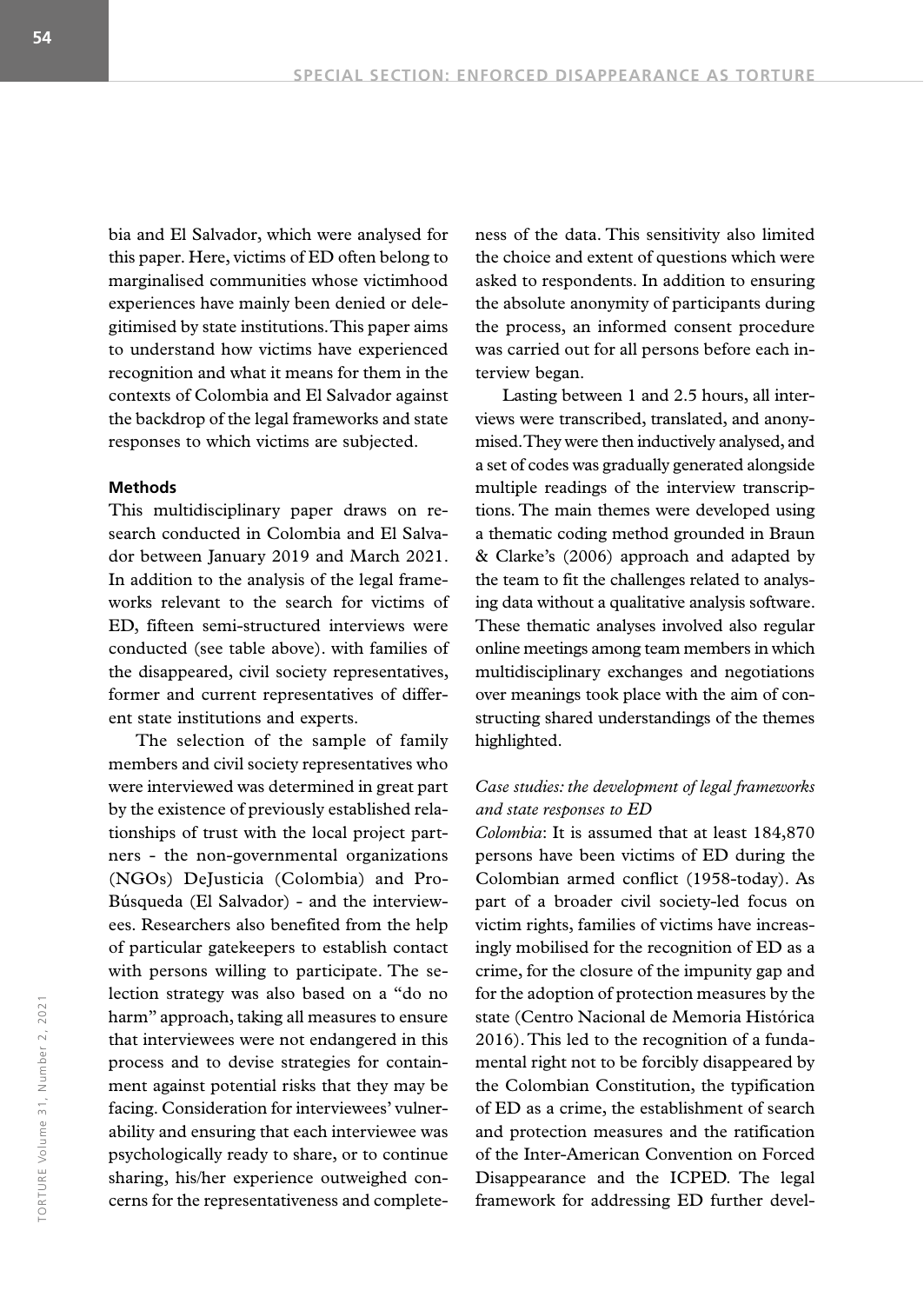1991 Constitution which includes the right not to be subjected to ED.

2000 Law 589 criminalizing ED and creating the National Search Commission.

2005 Justice and Peace Law.

2005-today Development of various memorialization initiatives.

2005 Ratification of the Inter-American Convention on Forced Disappearance.

2011 Victims and Land Restitution Law 1448 further defining victims' status and rights.

2012 Ratification of the ICPED.

2016 Measures implemented in the wake of the peace agreement between the guerrilla group FARC-EP and the government: A Truth Commission, Special Jurisdiction for Peace and the Unit for The Search of Disappeared Persons (Search Unit).

**Table 3**. State responses relevant to ED victims in El Salvador

Despite the UN-led Truth Commission report in 1992 referring to many cases of ED, an Amnesty Law to evade prosecution of grave human rights violations, including ED was in place until 2017.

El Salvador has not ratified the Inter-American Convention on Forced Disappearance of Persons, nor the ICPED.

2010 and 2012 Symbolic reparations (e.g. official apologies to victims of ED).

2010 Creation of a search commission for children

2013 Creation of administrative reparations program (Presidential Decree 204).

2017 Creation of a search commission for adults

oped the concept of "victims" by not only enshrining the victim's need for protection but granting diverse rights at their disposal. While ED victimhood is institutionally recognised in Colombia, it is still attached to socio-political and socio-economic charges suffered by both victims and society, which can lead to the stigmatization of all those affected by ED.

Despite the solid legal framework and infrastructure put in place to recognise the rights of victims of ED, given the large scale and structural nature of the violations, the implementation of these frameworks continues to be unsatisfactory to this day.

*El Salvador*: It is estimated that more than 8,000 cases of ED were committed during

the internal armed conflict (1980-1992). ED was included as a crime against humanity in the criminal code in 1997. While the practice of ED was specifically mentioned in a UN sponsored Truth Commission report, an amnesty law passed in 1993 prevented significant legal developments for ED victims until 2016, when the Amnesty Law was declared unconstitutional. Domestic legislation has not addressed the issue of ED (only including a general mention of victims in criminal procedure), and does not spell out "the right to truth". Domestic jurisprudence, which has at least in the past years followed the standards established by the Inter-American Court of Human Rights (IACtHR), has been the sole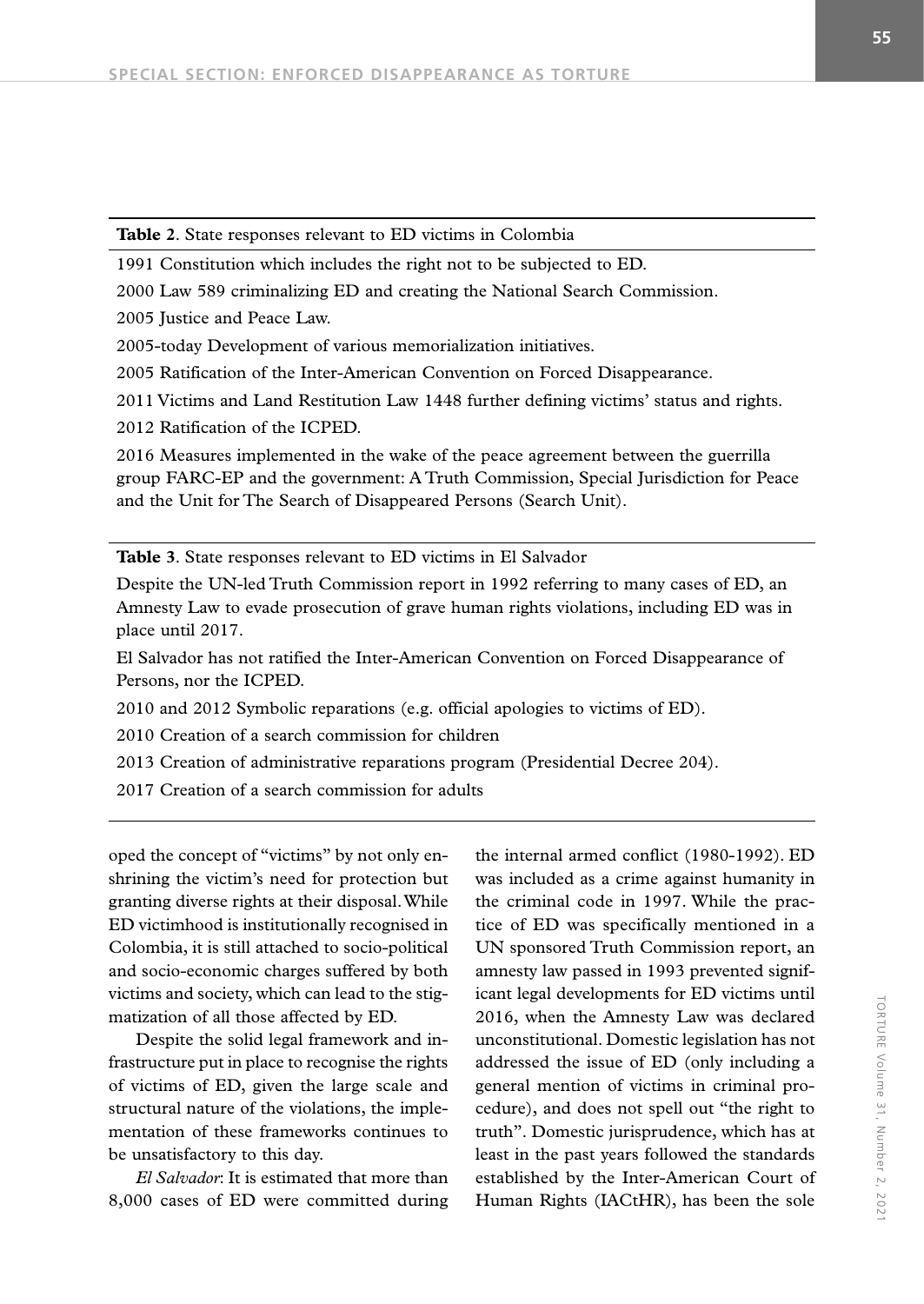means to address ED victimhood. Moreover, the two search commissions and the reparations program created by presidential decree upon requests from judgments of the IACtHR, fail to clearly define the term "victim". Thus, the legal situation in El Salvador remains uncertain for ED victims, and its interpretation and sustainability are subject to political interests.

#### **Results**

# *Meanings attached to being a victim and to recognition*

When searching for answers as to the whereabouts and faith of their loved ones, victims struggle to have their victimhood recognised in the face of denial and silence. Yet, victimhood is a multifarious experience which ranges from powerlessness to agency.

For some victims, victimhood is related to feelings of **powerlessness in the face of injustice**. 2CV describes her plight to have the remains of her children returned by the perpetrators: *Of course, how can I not be a victim? They took the children, they took them! (...) I followed that man, I said: "Give me back my child", I said to his face: "Give me back the child, at least this one" and they did not want to.* (2CV)

Other victims describe their victimhood as a lifelong burden which they want to escape, but which they have no other choice but to confront. 1CV explains that she must go ahead with her life for the sake of her children and continue her struggle for truth. While she has the certainty that her husband is dead and that his remains have been found, her struggle is far from over. In the face of unsupportive legal actors, this struggle is exhausting: *Yes, I'm mom and dad at the same time. (...). I've taken a lot of blows, (...) I don't want any more. I'd like to run away and forget everything, (...), but I know I can't do it, I have to live it.* (1CV)

This victimhood is often described as entrenched in **ambivalent feelings and emotions**. 3CVA explains that the state of ambiguous loss she has experienced since learning about the disappearance of her loved one dominates her daily life. She describes how she sometimes escapes from this feeling momentarily so as to retain a sense of normality within her life. She describes in detail how victims may switch from a state of sadness and despair to momentary light-heartedness: *You can see a victim (...) very sad and after five minutes it's as if that hadn't happened, because I think that the soul, the spirit, surrounds itself like a shell and people let go of their feelings for a moment and it comes back and it's like a sudden forgetfulness (…) it happens to all the victims of ED and it happens to me. I may be very sad in a moment, but then I can joke without any problem and go on with life.* (3CVA)

9CA, a professional working with victims of ED, also highlights this ambivalence of feelings experienced by most victims: *(…) the constant uncertainty of not knowing what happened, which leads you to despair and hope on the same day. The hope that he will suddenly appear alive but knowing that it has been so long that you will most likely find him dead.* (9CA)

While victimhood can be understood by some victims in terms of feelings of vulnerability and helplessness, many also describe this experience as a **struggle which reflects agency and power**. In 12EV's recounted experience, these contrasting meanings of victimhood are not antagonistic. She distinguishes between the forcibly disappeared person, in this case her father, and his family, who are not only victims but also survivors struggling for memory and justice. Their struggle serves as a form of resilience for relatives: *(…) he was and will always be a victim, because for me a victim is a person who is in a vulnerable situation, confronted with external powers and they*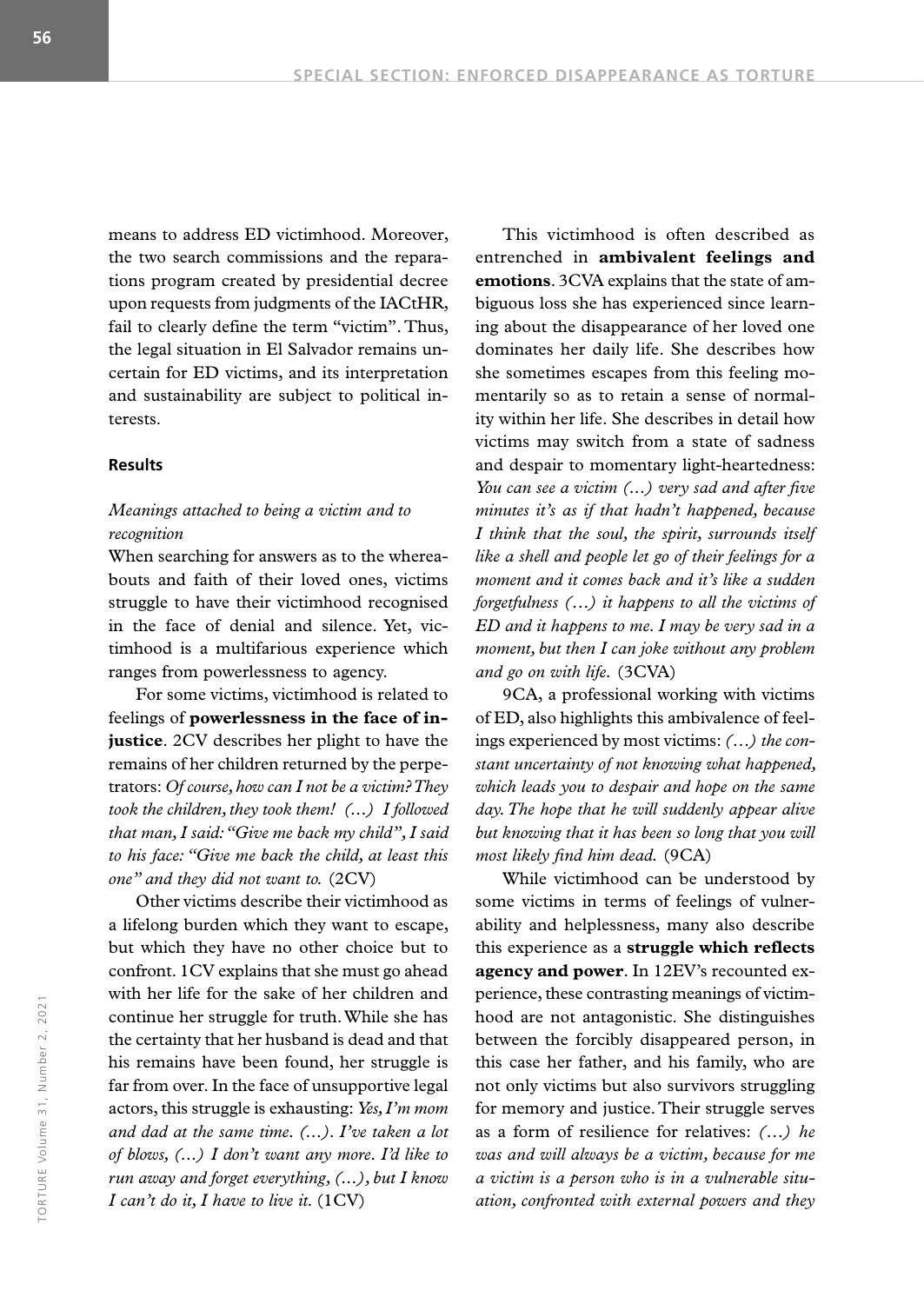*have the power to do and undo things (…) at the time I think that we as a family were victims, but now we no longer consider ourselves victims, (…) we are the surviving relatives of victims of ED because (…) we are still fighting for life, and to rescue the memory and social justice of that person.* (12EV)

This reflects a certain **resistance to an external identification of victims as passive actors**. Taking on such an agentic stance may be necessary for victims to continue their struggle to effectively defend their rights.

Similarly, 4EVA explicitly rejects the idea of recognition of victimhood, if this does not lead to any constructive outcomes through the rights and duties to claims that this status implies. She refuses the victimhood status if this means being considered as a passive and non-agentic individual who will be satisfied with the mere recognition of their suffering. Victims need recognition of their dignity, that is to have the agency to claim their rights as legitimate citizens who have been wronged: *(…) if they don't recognise us as victims, they will recognise us far less as people who have a right and a duty to claim, because they don't accept it. But if they accept it, it would be good if they saw us as people who are thinkers and we have a calm conscience if they tell us what they did with them. (…) we are people, that we have rights, that we were born with rights. And that rights cannot be evaded at any time. I prefer to be told that I am a person with dignity, with rights, than to be told that I am a victim but in reality, we are victims of the state.* (4EVA)

This also points to the importance of recognition for victims as a means of validation and vindication. As 4EVA suggests, the recognition that their suffering is valid is important, but not sufficient for victims. Victims also need vindication, that is the recognition that they have been wronged, leading to the possibility to claim rights and duties from the state.

**Recognition as validation**: 14EV, using the example of the psycho-social support received from the NGO Pro-Búsqued, explains that recognition as validation of victimhood is important, because it can help victims make sense of their pain and finds ways to live with it: *(…) the one who is destroyed, needs an accompaniment that gives him strength, that helps him to live with the pain (…), it has been very successful, because it has known to understand the victims.* (14EV)

Recognition is also important in the **collective validation** it offers to victims. The sense of shared solidarity which can result from being in a collective is emotionally comforting for victims, particularly in the face of fears of reprisals or repression: *(…) this led the families, to get together and take the initiative to gather the family of the disappeared and start looking for them, because when you went to a courthouse, you went to a garrison, how they gave you information, if possible they sent you into fear, (…) you could not walk alone.* (14EV)

Within a collective, victims can identify with each other's struggles and mutually recognise shared experiences of suffering. As 3CVA explains, this can also result in perceived opportunities to mobilise within an organised movement: *The relatives, each one in their own pain that we met and that we decided to get together to look for and above all to demand that they return alive.* (3CVA)

**Recognition as vindication**: How victimhood is constructed by external actors determines whether the wrong done to the victim is recognised, as explained by 15EV. She describes how her experience of victimhood was re-constructed by a media interviewer as being the result of a wrongful action on her part: this implied that she herself had lost her children and that no wrong was done to her. She had to correct the interviewer and explain that her children disappeared because the armed forces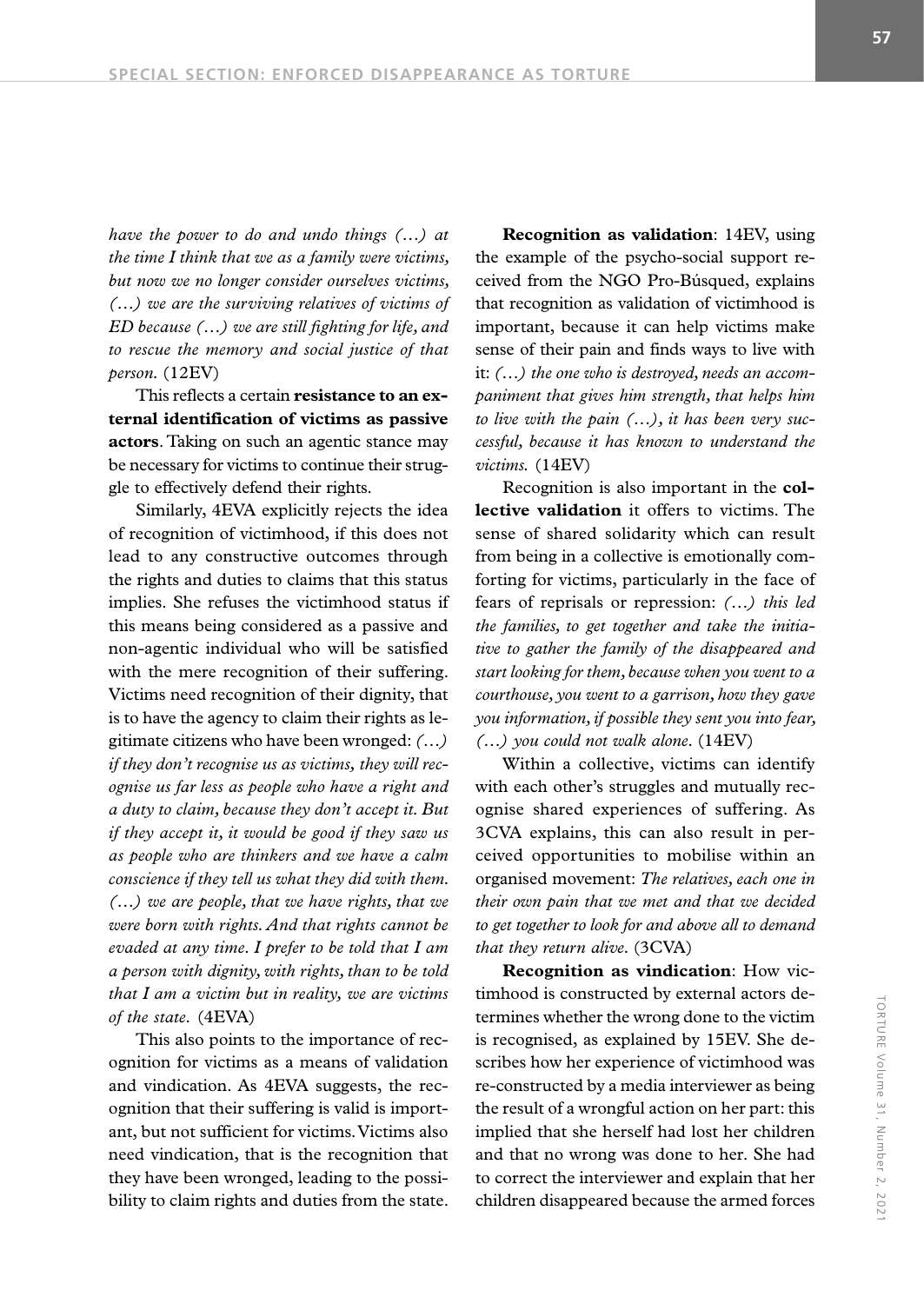had kidnapped them: *(…) the one who was interviewing me said "look, (...) and how did you lose the children", no, I have not lost them I said, they were taken away from me, (…) they were kidnapped, I told him, that's not called losing.* (15EV)

Having the perpetrator acknowledge that the victim has been wronged by his/her actions is also central for victims because it restores the balance of power which was tilted towards the perpetrator through the commission of the violation. This diminishes the victim's sense of injustice in the face of impunity and denial, can also facilitate the societal understanding of a victimization experience and may diminish stigmatization within the community, as one Colombian activist (8CA) highlighted.

# *How victims are perceived and how this affects them*

ED generally occurs within a socio-political context of denial and stigmatisation, forcing victims to continue their lives without any official acknowledgment of the disappearance or/and state involvement therein. Due to this lack of public acknowledgment of their victim status, victims may also be viewed with suspicion within their communities. Many victims describe how painful it is not to have their suffering and the violations that they have suffered acknowledged, and the consequences in terms of added stigmatization and entrenched feelings of injustice.

A lack of recognition from the state, reflected by the denial and inaction of authorities in terms of the search, may also further impact the public legitimacy of their victimhood claims and provide further cause for stigmatization. 5CVA explains how victims' claims were delegitimised as they were blamed for their relatives' disappearances: *(…) they scolded us, mistreated us, for "not having educated our children", (…). Because people who thought differently (…), who thought about social justice,* 

*about rights; of course, they were subversive people, (…)?* (5CVA)

In the face of such stigmatization, some prefer to deny their own victimhood. E.g. 12EV explained that her father's capture and disappearance was covered-up with a story that he went abroad to work to avoid questions and suspicion from the community: *(…) we had to tell people with a smile: "That my dad had gone to America, that he had gone to work...", so, of course, that takes the questioning out of people. (…),you had a smile even though inside we were ultra mega afflicted.* (12EV)

Victims may face stigmatization from law enforcement, particularly in cases where they are part of social groups which are criminalised or stigmatised (e.g., youth). As 12EV explained, there is a disconnection between imageries of victimhood and the complexity of victims' experiences and identities. This in turn can bias the handling of cases, with certain cases being given less attention or even being closed by the Attorney General's Office in El Salvador when the disappeared come from criminalised communities: *if it is not a gang member then they put a little interest in the case, (…) and otherwise sometimes (…) they practically classify it.* (13EA)

The delegitimization by state authorities of individual's claims of victimhood is felt to be unjust and humiliating. Such experiences affect victims at the core of their sense of dignity, as 11CV describes. They send an unfavourable message about their standing and value as citizens, denying victims the basic rights attached to citizen status: *And we go to the Victims' Unit and they receive us with the other blow: "You are opportunists, (…) you are looking for help that you do not deserve, that you do not have the right to. We said: "We never came here (…), to be recognised as victims (…) because I need to know about my brother, what happened,*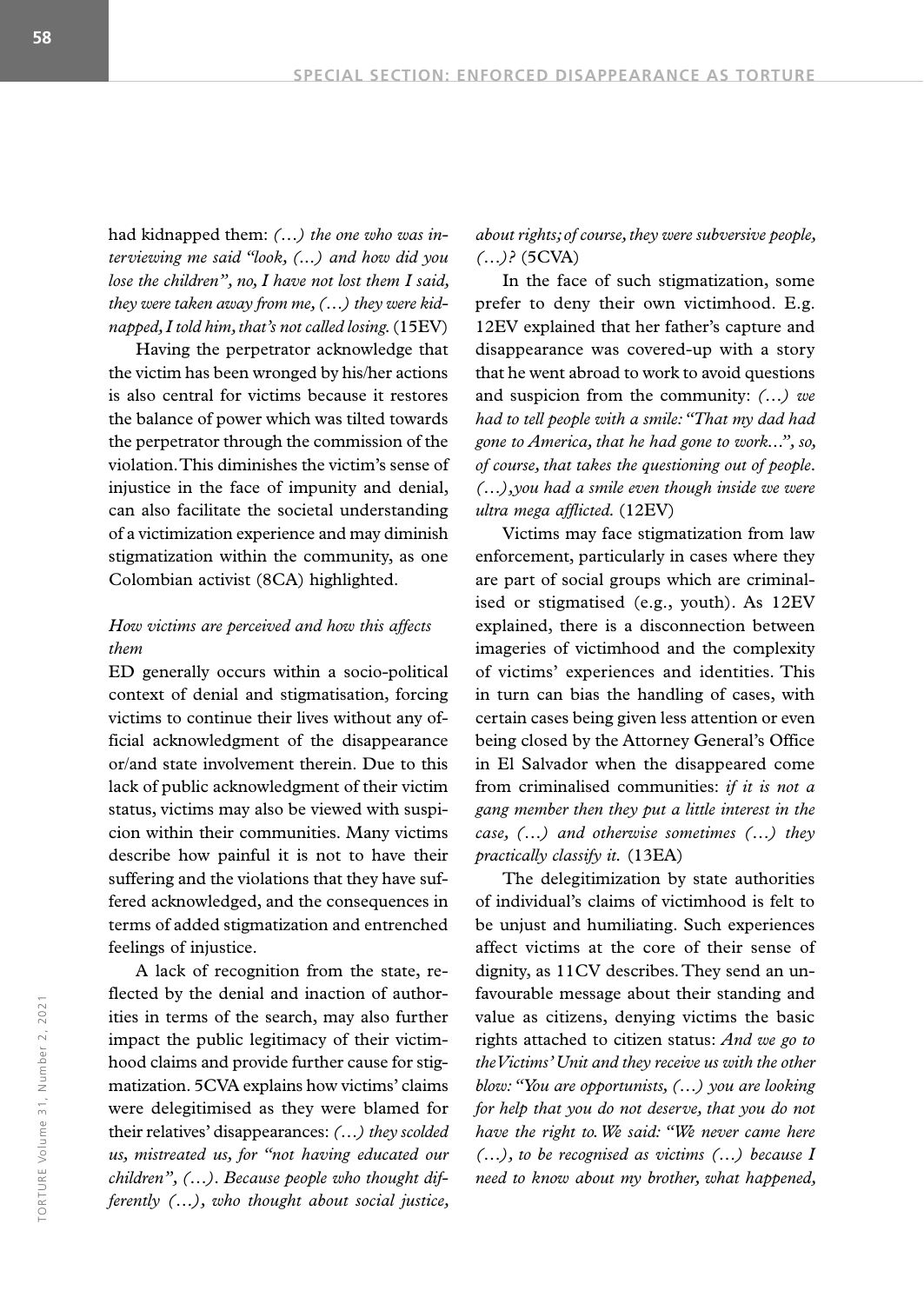*how the process is going". (…) That it is a recognition of dignity is what one claims.* (11CV)

Similarly, another victim, 14EV, described this lack of recognition by the state as demeaning and re-victimizing, a state which: *"(…) has not known how to deal with the victims (…) we have been treated as something inferior, we have been re-victimised more."* It leaves victims powerless to search for their loved ones: "(…) *in the end they have conformed to live like this and not look back, because also the state has not given them a chance, to be able to look for their family."*

#### *Pre-requisites to legal victim recognition*

Within national contexts, being recognised as victims and having access to the rights which are attached to this status is not to be taken for granted. In El Salvador, the legal establishment that a violation has been committed, that is whether the victim's experience can be understood as a violation of the law, is the main issue. Impunity reigns and legal frameworks to address the issue of ED victims' rights are largely absent. In the case of Colombia, the problem concerns a failure to adequately implement the legal framework and a lack of effective access to justice for victims.

*El Salvador*: In El Salvador, ongoing impunity for ED is an obstacle for official and state recognition of victims in the form of reparations or criminal justice proceedings. Impunity, which is reflected in almost non-existent sentences for ED, has several consequences in terms of legal recognition.

7EVA explains that victims have no chance to have their claims recognised, even after the major socio-political transformation based on the peace agreement, when the state is involved in the violations that they have suffered and continues to deny these violations. The state authorities did not recognise the existence of disappearances: *(…) the Attorney General's Office, the political power was still main-* *tained by the right wing that was the one, accomplice, of course a policy without conflict but accomplice. Then it turns out that when they went to the Attorney General's Office, the prosecutor was elected by them of course, that via the Assembly, but they elected him. Well, they refused when the cases just came up. (…) they did not accept to say: "yes indeed it was us.* (7EVA)

Moreover, individuals are unlikely to be recognised as victims when they are presented as subversives against whom state agents acted legitimately. As 4EVA explains, during the armed conflict, and even after with the enactment of the Amnesty Law, there was no possibility to seek justice because the violation was perpetrated by a state agent and the latter had been entitled to amnesty. Victim recognition cannot occur when perpetrators' actions are constructed as legitimate responses to insurrection and victimhood experiences are delegitimised: *My sister when she went to put the complaint to Verapaz of the death of her husband (...) Since he was killed by the guard, that's why they have no right to be recognised, nor to have anything written down, that was the response of the judge at that moment in Verapaz, how were we going to go somewhere else, if in the same municipality we were being discriminated against. (…) he said: "No, it is that those who the guard kills do not have the right to be recognised because the guard is in on his duty to do what it wants".* (4EVA)

As 4EVA further explains, the repeal of the Amnesty Law in 2016 should have opened the door to the recognition for victims, in that it enabled crimes committed during the armed conflict to be investigated and prosecuted. However, it did not change anything for them. They are still faced with silence and uncooperative state authorities, leaving them struggling for recognition, answers and ultimately justice: *We wanted the archives of the armed forces to know where one's relatives were, I have not*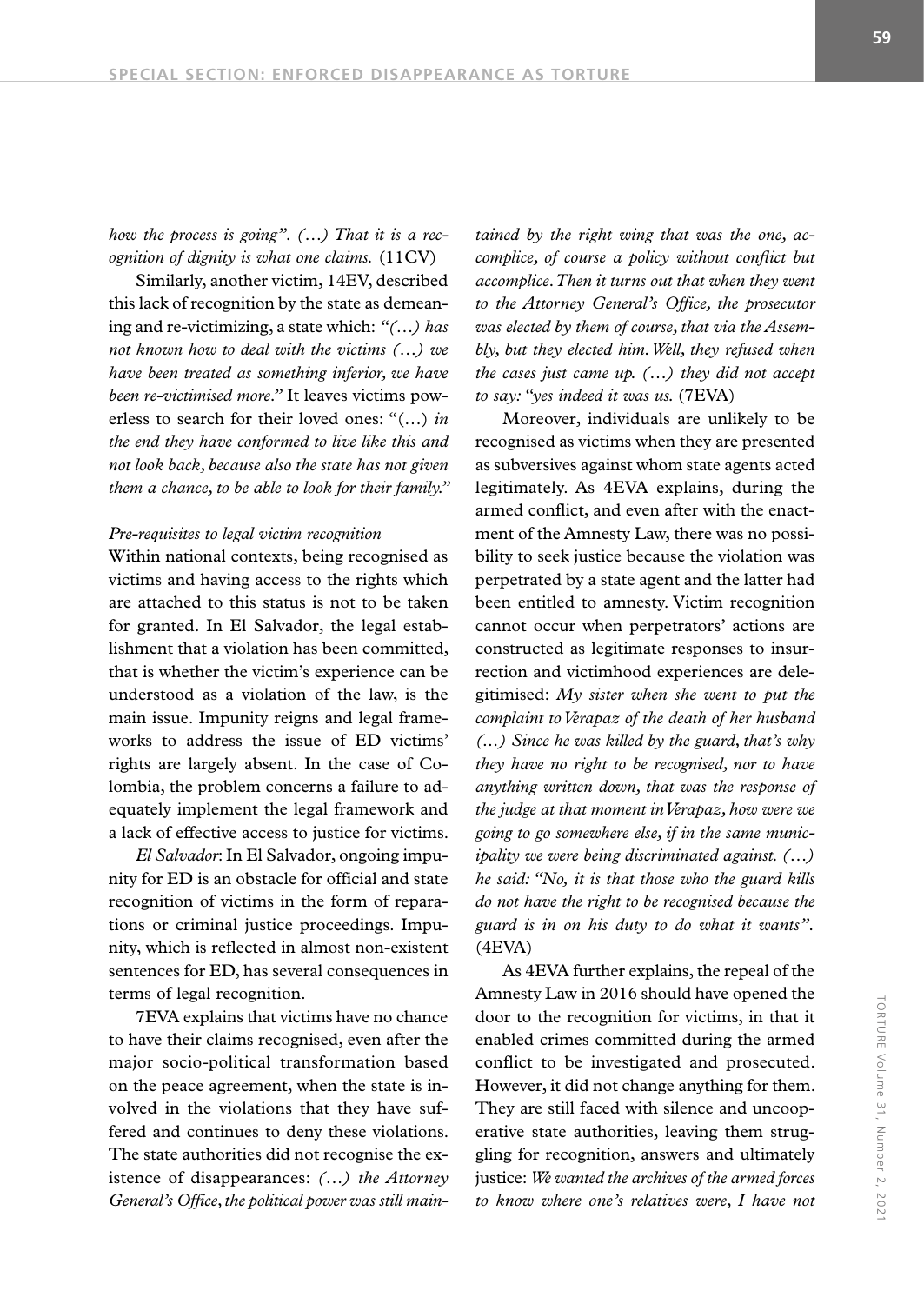*heard any answer. (...) we don't even have a space where they can take care of us, where they can tell us what happened, (…)*. (4EVA)

13EA, a Salvadorian activist, describes how impunity taints the judicial system, making prosecution of ED in national courts unlikely and resulting in very limited recognition: *(…) the majority of cases remain at the administrative level in the Attorney General's Office, and those that have been taken to the Court have perhaps been (…) one or two that I know of, but no more.* (13EA)

In El Salvador, state recognition may also be hindered by complex victimhood experiences, which result in those who have been forcibly disappeared being represented within their communities as victims, or alternatively as heroes. These diverging imageries of victimhood within communities may also pose challenges for victims to mobilise collectively in their struggle for recognition. 12EV explained that this created tensions around the memorialisation of her father. Her uncle was opposed to adding his name to a monument in honour of victims and have him recognised publicly as a defenceless civilian, because he wanted him to be remembered as a hero and a guerrilla.

When impunity and the state denial of grave human rights violations prevail, victims are also often not aware of their rights and of the possibilities for them to claim them. 4EVA describes how this marginalises victims even more in their struggle for recognition: *(…) we did not know that everyone had the right to life, the right to many things, a fair job, a fair salary, we did not know that there were those rights and we did demand them but without having protection, no one protected us, (…) so they marginalised and murdered right and left and gave no true explanation.* (4EVA)

Faced with poor chances of obtaining justice, public recognition by authorities may bring validation and vindication for Salvadorian victims. This does not necessarily have to occur in the judicial realm, as 12EV reflects on the importance of "effective recognition" by the state through a symbolic trial. The latter aims to symbolically restore victims' moral worth and dignity as citizens. It helps victims to have their claims legitimised and their experiences officially recognised within their communities as well as to facilitate their collective mobilisation: *it is our right to know what happened to him (…) even if it was a symbolic trial, because I am not even asking for a trial of those who captured him, in the end they are responsible for that situation, (…) a symbolic trial where there is effective recognition that there has been a violation of rights and of life itself, which is the maximum right of a person, that there be recognition by the state through a trial, (…) something that can unite us, because all the survivors who are victims of ED can be united in this search for justice.* (12 EV)

In the face of state-level inaction, legal recognition for victims may come from other international institutional channels. As some of the victims interviewed highlighted, international recognition of ED as a crime has constituted a significant resource, if not last resort, for victims' struggles in El Salvador. As 4EVA explains, the hope is that the Inter-American Court of Human Rights and the pressure it exerts on the state will bring some form of recognition to victims in the long run: *"this can also help them to recognise that they hurt the population, that they hurt the people and that they have no choice but to recognise the truth and that they are investigated."* 

*Colombia*: In contrast to El Salvador, various legal frameworks exist in Colombia. Yet, the law can be considered to be more of a mirage than an effective resource for victims. There is a disconnection between the multiplicity of existing laws and the ineffectiveness of the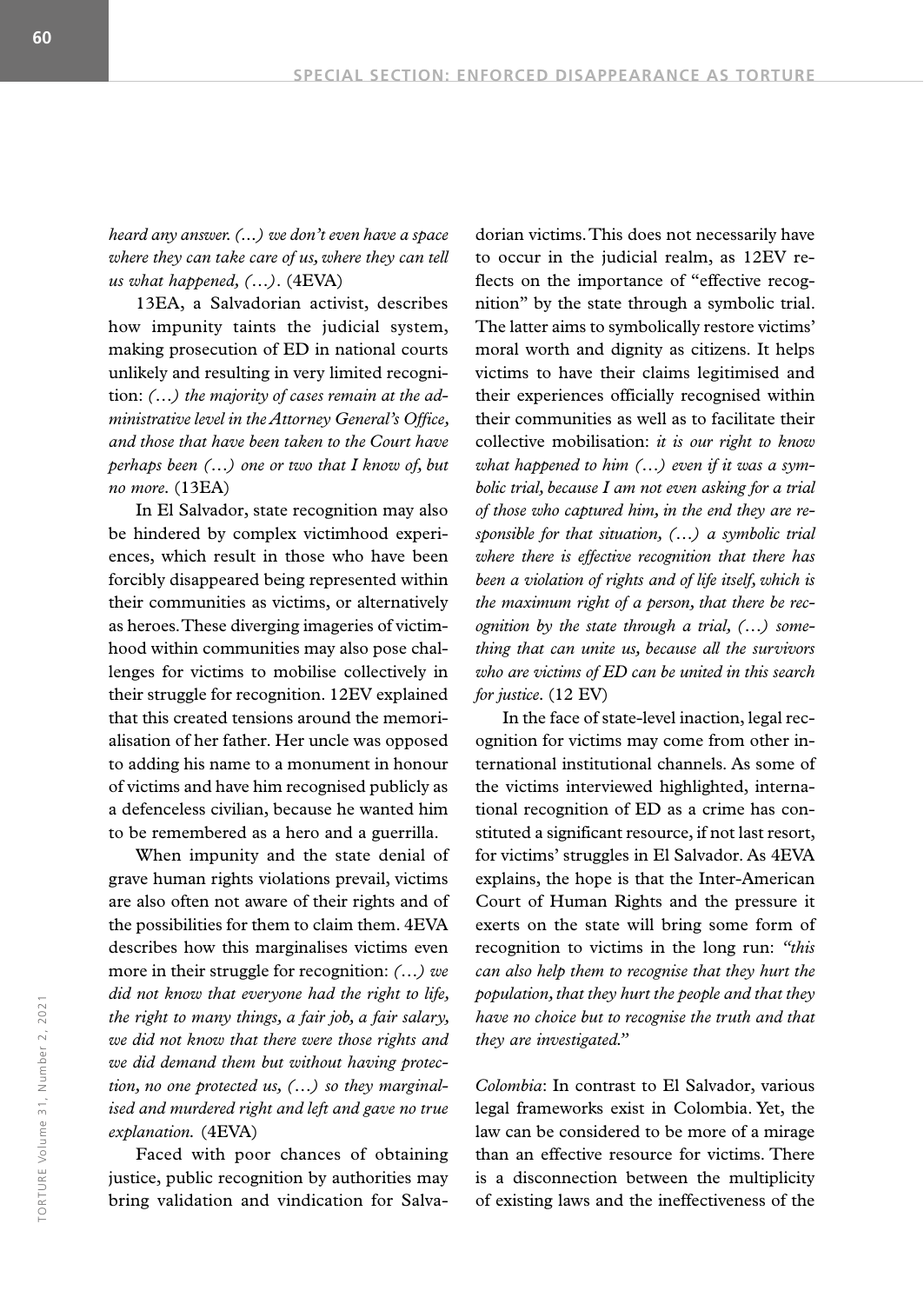national legal framework. The failure to implement legal criteria is explained by various factors.

Many victims argue that their difficulties in achieving recognition are due to the administrative burden which accompanies the initiation of the different processes for justice.

As 1CV recounts, the disappearance of her husband, which left her alone to take care of her children and which should have constituted enough evidence of her victimhood, did not suffice to obtain recognition of this status. This depended on whether she could provide proof of her children's affiliation to her disappeared husband: *And if you don't have the evidence then you're no longer a victim (…). I'm a victim because you don't see that it's my children's dad and it's my husband who died?* (1CV)

2CV explains her struggle to achieve administrative recognition of her victimhood in a bureaucratic maze. She had to go back and forth between different actors for a year and a half just to obtain the death certificate for the disappearance of her two children, which she needed to receive minimal financial compensation: *I went to Bogotá and they said: "You have to bring the death certificate to prove it anyway". (..) Then I came to Chaparral and talked to the secretary, I said: "Doctor, this is where they killed the child", (…) He said, "We need the death record." (…) she took my data and I went to Bogotá that day. And at the end of the month they called me from the battalion to ask them for the address (…): " to send you the register of death". They sent it to me, three days later I went and took it to Social Action.* (2CV)

11CV's account illustrates the complexity of the judicial bureaucracy. Although his brother filed a case before the Office of the Human Rights Ombudsman (Ombudsman's Office) to be recognized as a victim in order to obtain reparations for the property which belongs to both of them, 11CV needs to file a separate claim to also be recognised as a victim, because he has a different address.

Moreover, the legal framework is just the first step towards recognition in practice. This recognition on paper needs to be followed up by concrete actions to implement the law on the ground.

3CVA, a victim and an activist, explains how many laws which have been enacted in Colombia are obsolete and do not help victims. Referring to a situation where a family member disappeared, she explains that when the Victims Law was enacted and the family received the body, they thought that they could qualify for reparations, but then realised that this was not possible. The timing of the law did not fit the timing of the victims, which led to disappointed expectations and additional violations: *And there begins another degree of violation of rights. (…) Because laws are made without socialization and sensitization for victims, (...) anyone writes them.* (3CVA)

1CV criticises the Victims Law, which creates expectations in victims which are then disappointed when they experience a lack of support and recognition from the state authorities. She explains that her experience of the process to claim for compensation for her husband's death due to ED was very painful and that she had not expected it to be so difficult: *And if this [the Victim Law process] is so cumbersome and so unconscious and so inhuman, you'd better not give him anything, that's simple. Because it's more the suffering they give to you and what you do to cause, than you suddenly expect, right? (…) You don't see it because things often aren't how you paint it.* (1CV)

Similarly, 11CV questions the multitude of institutions created in the wake of the peace agreement and deplores that they have not brought more recognition to victims: *"we have continued to be outraged. The mere fact of denying us at least recognition as a victim..."*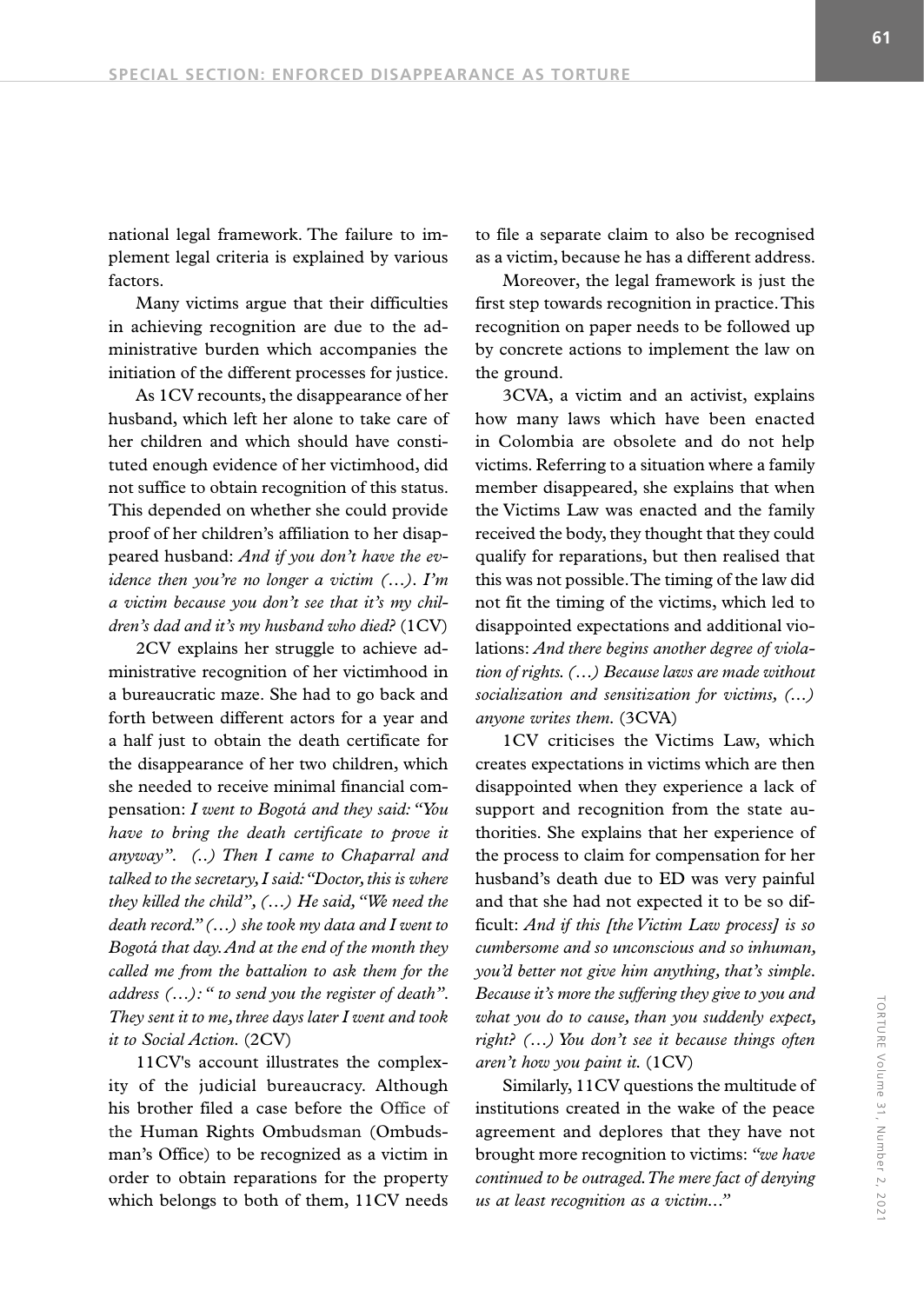The lack of state recognition and support for ED victims is also observed by civil society actors working to help them. One official explains that the state's inaction may result from a lack of resources or a lack of political will to prioritise victims' needs on the state agenda: *"(…) the state structures, the offices of the disappeared that we have as such no longer exist, they have been blurred. (…) either there's no money or politically they're against it, or nobody cares...". 10CO*

In a similar vein, another activist gives the example of the law which had created the Commission for the Search of Disappeared Persons. This Commission illustrates a well-intended initiative which has not fulfilled its promises for victims, because it was never given the proper means to do so: *"although it has a valid purpose and objective, it was not given the necessary strength to act: budgetary strength, administrative strength, it does not have a team." 8CA*

*Meaningful forms of recognition beyond the legal*  Our findings indicate that recognition takes on different forms which are expressed as meaningful for victims.

**Truth as a form of recognition**: Obtaining truth and its different layers is the form of recognition which is most salient in the interviewees' discourses. For 1CV, knowing the fate of her husband, the circumstances of his death and the reasons why he was killed are the most saliently expressed concerns, while demands for accountability and justice in the sense of a judicial outcome are absent from her discourse. Knowing that her husband's remains have been located, identified, and buried constitutes only a small part of the truth. Moreover, knowing that this information is withheld and that someone somewhere can answer her questions is felt as a lack of justice and recognition in and of itself: *In Legal Medicine he* 

*says it was December 22, 2007, would that be the date he was killed? (...) Or was that the date he had the necropsy? (…) Where did you find him? (…) there is no one to tell you "we found him in the river" or "we found him in a park." Why? What did they do to him? (…) yes, I have questions, and who answers those questions? (…) No one, because we don't know who to ask. Or all of a sudden there are people who can know them, but they don't tell me.* (1CV)

Knowing the truth, or some part of the truth, is a central form of recognition for many victims, as it is often the only outcome that they may expect in a context of impunity.

Victims, such as 2CV, who come from a poor and rural Colombian community, have little hope to obtain justice through the prosecution of perpetrators, and thus express truth as a necessity in the face of denial and silence. Talking about her two disappeared children, one of whose remains have not yet been found, 2CV expresses this powerfully: *(…) let them give me the remains to give them a Christian burial and so it would be that I would rest as a mother. (…) but I know they're there. But don't let them give me a body that's not my son (…). Yes, sir, that's what I'm asking.* (2CV)

Furthermore, 2CV reiterates her need for truth and explains the injustice she feels about the lack of recognition she receives, as she is denied answers and lied to, whilst still having to struggle to survive for her other children: "*It's an injustice, that's unjust! (…) Having to go and ask, having to endure hunger (…) What did they do with our loved ones? (…) We need the truth, but let it be the truth, that they don't put lies in us." 2CV*

This Salvadorean victim describes knowing the truth as a right which is not only essential for relatives, but which is also very important for society at large, as it may contribute to healing communities and restoring social ties: *First of all we want to know about it as a family,*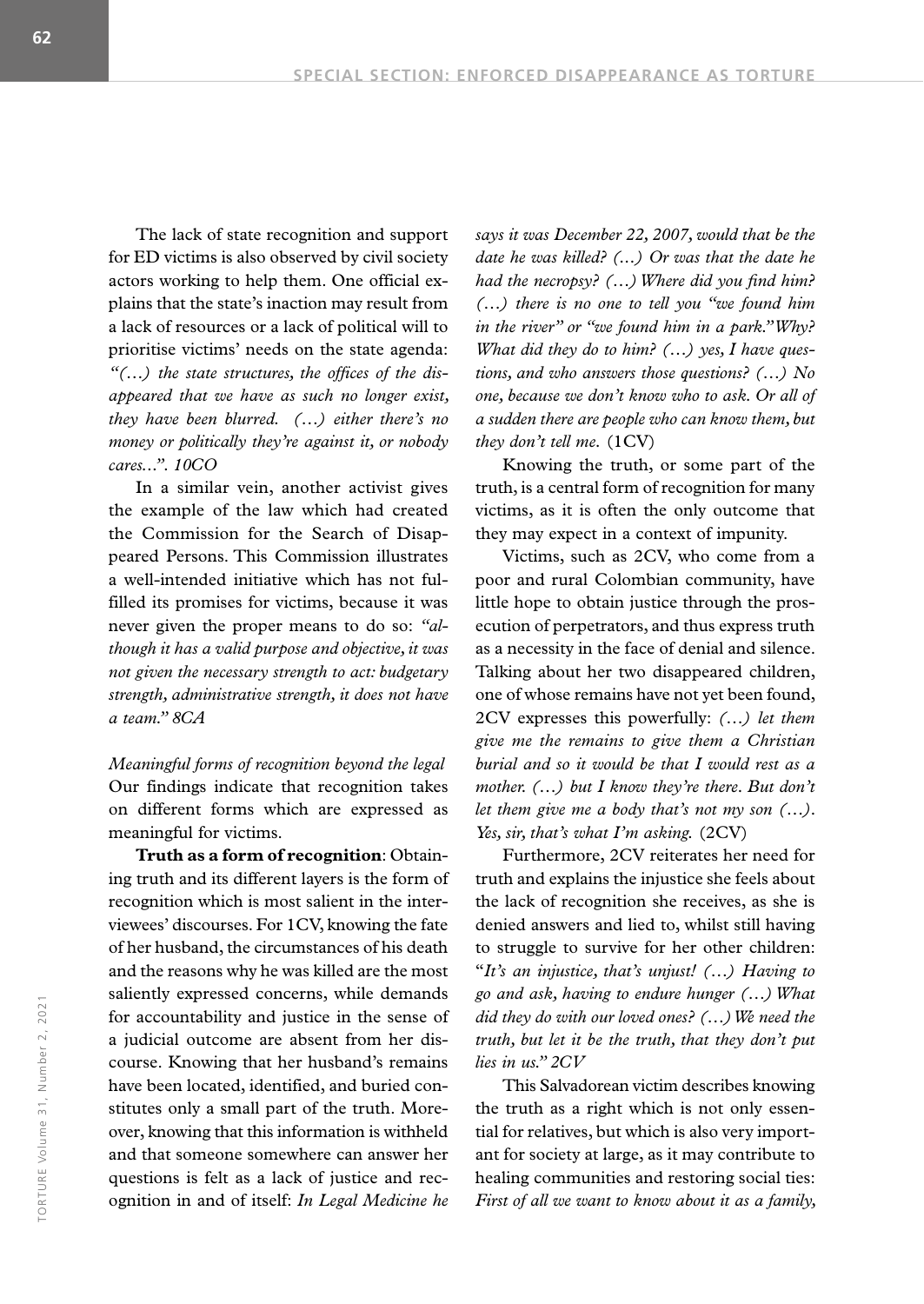*and I personally want to know about it as well, so that society also has knowledge about this type of situation, which occurred and continues to occur, in order to restore the rights of both the disappeared and the surviving family members, which is very important for a healthier and more liberated society.* (12EV)

**Reparation as a form of recognition**: Victims also highlight the importance of reparation as a valuable form of recognition, either in the form of financial compensation or symbolic acts of satisfaction, such as commemoration and other remembrance practices.

2CV explains that she would like some form of state compensation, as a validation of her suffering and a message of the state's recognition of its obligation to repair the wrong done to an innocent citizen: *Then I would like the state or they, just as they have made me suffer (…) that they put themselves in our shoes because we carry the bulge, see, paying rent, (…) so that (…) pay the victims at least something (…) To alleviate that weight you carry (…) because of them!* (2CV)

2CV contrasts the lack of financial compensation for her to the financial support received by the former guerrilla FARC-EP as part of the demobilization process, expressing disbelief that former perpetrators, "*people who did badly*" and "*who did wrong*", are given more state attention than victims.

Yet, for reparation to be a meaningful form of recognition, it should not constitute a means to maintain denial and silence. 15EV expresses this feeling well, highlighting that compensation is a right for victims', not a way for the state to silence people: *(…) they will give you the money and they will shut you up, no, (…), I do not accept that, if they give me the money it is because I have the right because a house was lost, animals were lost, all the patrimony was lost (…) where one was born, (…) all that is a debt*  *that they have, and they do not recognise that, the state.* (15EV)

One official from Colombia denounces those who minimise the symbolic importance of financial compensation, which is an important form of recognition by the state of the suffering of the victims and the harm that they have experienced. This compensation is also a right that all victims of the armed conflict can claim in virtue of the Victims' Law: *I heard many times from my colleagues and from people in the Victims Unit where they say: "It's that people only care about money". (…) they are claiming the little that the state gives them by acknowledging the death, or the loss or the disappearance and the torture of their loved one. (…) I think they have absolutely every right to claim what little they are given. (…) I don't know if it would hurt less but at least they would feel less badly treated and less alone.* (10CO)

8EA, a Colombian activist, explains what reparations mean for victims in terms of recognition, underlining their potential to re-affirm the dignity of victims and restore them as members of the moral community to which they are affiliated: *I think that reparation should be fair, (…) some gesture that soothes. The recognition of compensation is a form and has positive effects, but also the performance of symbolic acts, the recognition of a good name... In this, no type of action should be underestimated. (..) There are many ways in which a contribution to their healing can be made.* (8EA)

This last extract also hints at the importance of symbolic acts of recognition, particularly when victims have no other means to achieve public recognition of their suffering. The significance of symbolic acts of recognition is also highlighted by other victims. E.g. 4EVA explains that in a context where victims were too fearful of reprisals to file a complaint when their relatives disappeared, they had at least a monument which was established to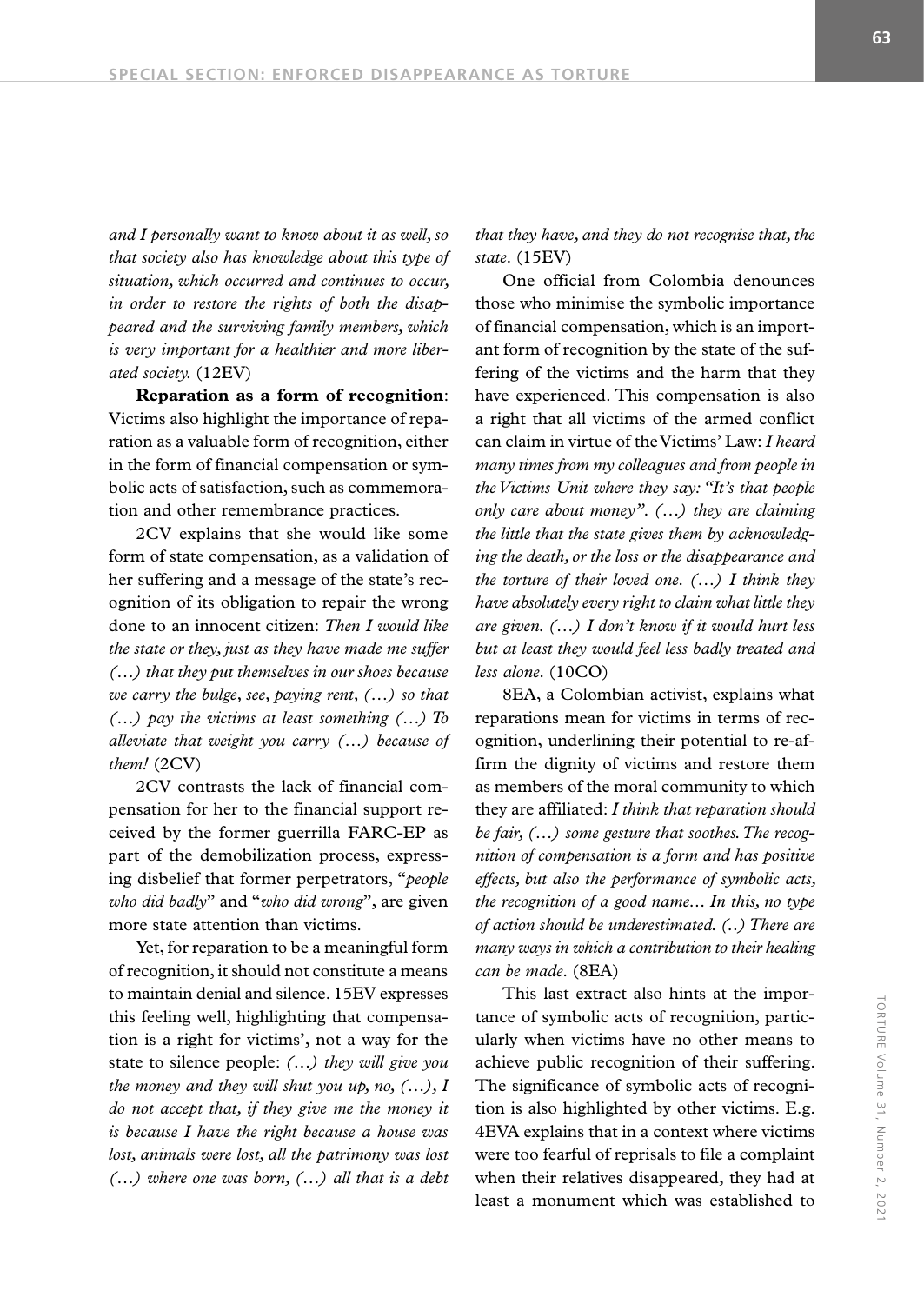commemorate these events and have them publicly recognised: *(…) What happened to us is not in any court or any human rights organization (…) Because of fear (…) we could not go to file a complaint, (…) but it is there in the monument, the massacre of the canyon they say, there in the monument of Cuscatlán Park.* (4EVA)

There exists potential for recognition using symbolic forms of reparation as meaningful societal marks of solidarity and care for victims when no other official channels to recognise their victimhood are available. This official describes how such symbolic forms of reparation have been used to create relationships of solidarity between victims and ordinary citizens who were not affected by ED across Colombia. This initiative consists in adopting a tree and growing it, then once a disappeared person is identified, giving this tree to the relatives of this person: *(…) you adopted a tree, I give you the letter (the necropsy of that person), you go to plant that tree in memory of... And then you give it to him and incredible things happen there. Why? Because this person (…), knows that this beautiful young man who has nothing to do with that person planted a tree and took care of it and is going to give it to him.* (10CO)

This, as 10CO explains, creates a symbolic link of solidarity which constitutes a meaningful form of recognition for victims who are often left alone with their feelings of ambiguous loss and unrecognised within the broader society.

Finally, searching for their loved ones is a painful process for families and friends and is rife with many obstacles, fears, and uncertainties. In this long and uncertain trajectory, victims need to be accompanied and receive empathy from others. As described by some of the participants, support can constitute a meaningful form of recognition which validates victims' experiences of victimhood.

#### **Discussion**

Our findings highlight the complexity of the victimhood experience for families and friends of forcibly disappeared persons, as well as the struggles they face to have their victim status recognised. Different, ambivalent, and contrasted meanings afforded to victimhood can be identified among the victims interviewed, ranging from feelings of powerlessness and despair to a strive to re-affirm their agency and a rejection of the passive victim label. Having their victimhood recognised is very important for victims.

Furthermore, the findings show how recognition is particularly meaningful due to its value in terms of validation and vindication. Both of these dimensions of recognition help victims to make sense of the pain that they experience, as well as to provide them with the legitimacy to rightfully seek redress for the injustices that they suffered, which may also help to lessen their stigmatised status within the community.

At the collective level, the mutual recognition of victimhood within a group of victims may provide them with a sense of solidarity and agency, thereby bolstering their mobilisation in searching for answers.

Yet, most victims interviewed describe experiences of denial, inaction, silence and the delegitimization of their claims by state authorities, as well as social stigmatization. This lack of recognition is experienced as adding salt to their wounds and as profoundly unjust.

A more fine-grained analysis of victims' experiences in the legal realm carried out against the backdrop of the institutional responses to ED in Colombia and El Salvador reveals the multifaceted nature and entrenched legal and institutional mechanisms of this lack of recognition. It suggests a gap between legal responses to victimhood and the concrete implementation of these responses with regard to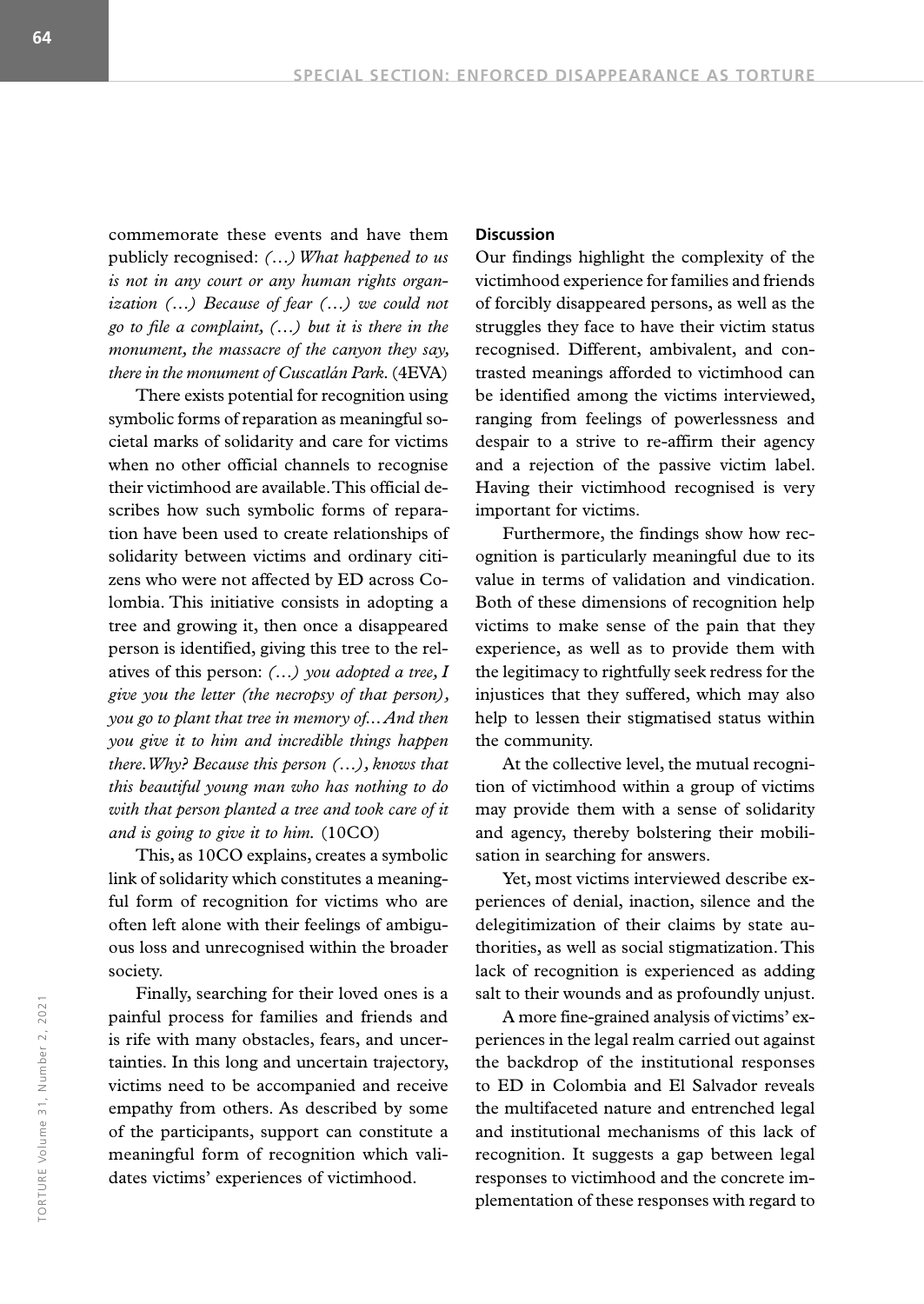victims' needs, which translates differently in both contexts.

In El Salvador, ED victims face a legal system where impunity reigns and legal frameworks to address their rights are largely absent. ED victimhood is often not recognised, because these victimization experiences are for the most part unlikely to be constructed legally as a violation and a crime. For Colombia, victims tend to describe experiences reflecting a context where legal criteria and frameworks exist, but are only partially implemented, thereby affecting victims' access to justice. This reveals an insidious and paradoxical system for victims. Legal norms are numerous and the legal framework recognises the victims as legal subjects, a status which in theory should serve as a basis to make claims on the state. Yet, the existing laws create high expectations, which fail to be achieved in practice due to various implementation flaws, leaving victims disempowered and unable to effectively exercise their rights.

The effective pursuit of victims' rights within the legal domain is thus challenged in more or less explicit ways in both contexts: through the delegitimization of victims' claims, the bureaucratic and politicised obstacles to effective legal recognition and the absence of the official recognition of the commission of ED by a state. The latter makes it almost impossible for victims to obtain redress.

Many victims highlight other forms of recognition. For example, some emphasise the significant role of international and regional channels for legal and institutional recognition. Many reveal the significance of meaningful forms of recognition beyond the legal realm, particularly the different layers of truth found by the victims in their search for answers, the support received from the NGOs, as well as the role of reparations, such as financial compensation or commemorations. All of

these are valuable ways to recognise victims' experiences, which involve different actors and realms, whether public or private, official or informal, collective or individual.

Our findings reveal that obtaining some form of recognition is very meaningful for victims, particularly when it is public and official. Such recognition constitutes a significant step towards restoring victims' sense of dignity and a message of solidarity and care, which can pave the way towards reintegration in the social and political community.

Our findings suggest that recognition may also have a beneficial impact on the search. Recognition may render victims' participation in the search process more legitimate by acknowledging their suffering and right to know the fate of their loved ones. Moreover, as some victims also describe, recognition may have an important part to play in victims' collective mobilisation. E.g. organised collectives of solidarity may be generated through the mutual recognition of shared victimhood experiences and a shared need for answers.

In addition, increased societal recognition of victims of ED in public spaces may also bolster civil society initiatives which pressure for the prioritization of the search by state actors. The more the plights and concerns of victims are recognised in both public and official discourse, the more visibility and resources can be afforded to ED, which can result in more efficient and successful search processes. Bringing societal visibility to victims' experiences through increased recognition may also help to prioritise responses within the judicial system.

Finally, supporting initiatives to increase societal recognition of ED victimhood may help foster a better societal understanding of the violation's magnitude and complexity. This can make the reality suffered by family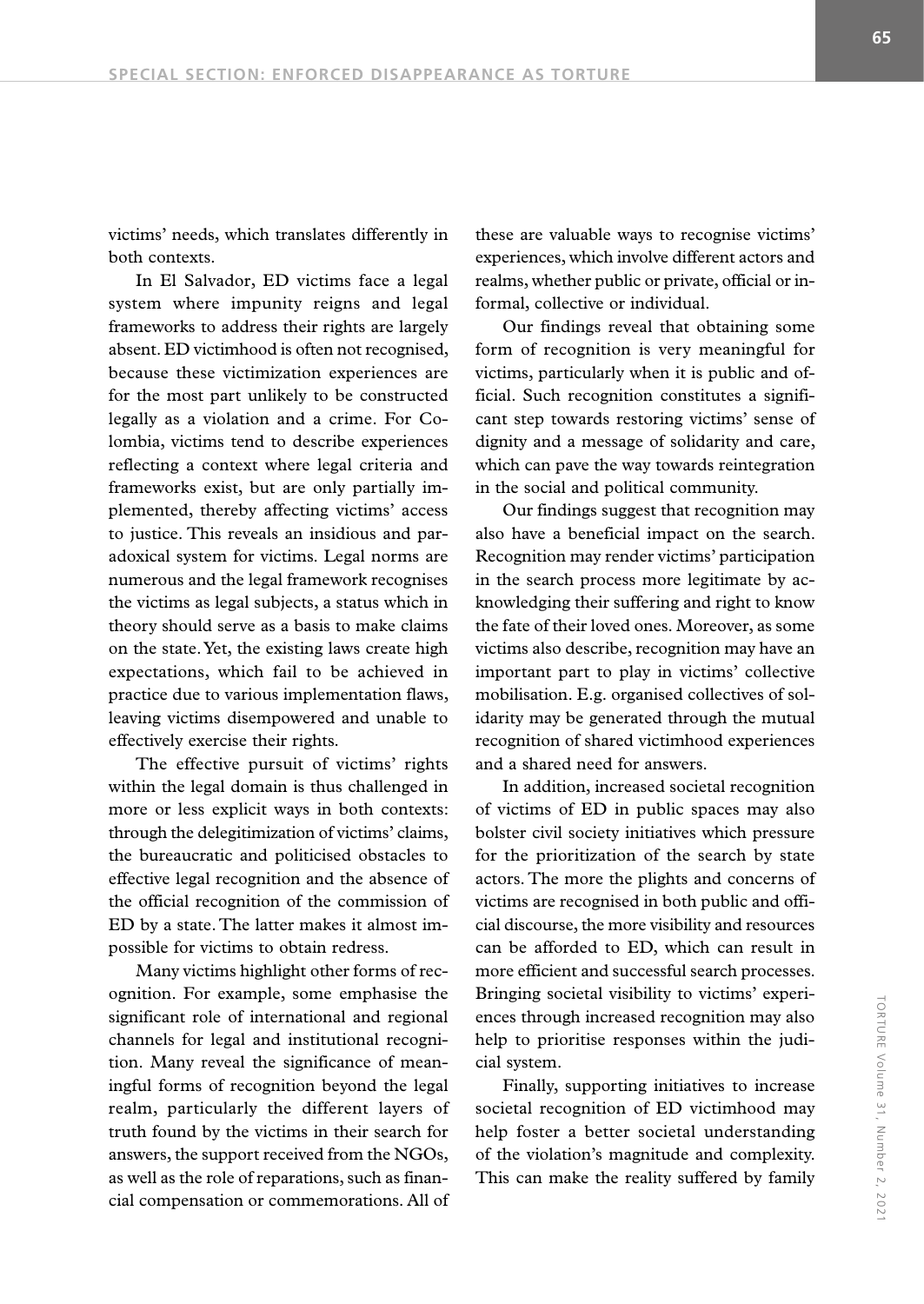members more visible by revealing the long list of the violations experienced.

#### **Conclusions**

These findings provide a valuable insight into the (lack of) agency of the families and friends of the disappeared in their search for their loved ones by illustrating how political and social constructions of victimhood may facilitate or hinder their struggles for recognition. They also suggest that a lack of recognition, due to legal and institutional obstacles and the psycho-social challenges these create and/or exacerbate, generates additional injustice for ED victims and plausibly affects their opportunities to mobilise in the search for answers and as citizens. They reveal that recognition constitutes a significant and multifaceted process involving different levels of society, which should be accounted for in the provision of effective redress to ED victims and in addressing the inhumane or degrading treatment that they continue to suffer.

#### *References*

- Adams, J. (2019). Enforced Disappearance: Family Members' Experiences. *Human Rights Review*, 20(3), 335-360. doi: 10.1007/s12142-019-0546-6
- Boss, P. (2004). Ambiguous loss research, theory, and practice: Reflections after 9/11. *Journal of Marriage and Family*, 66(3), 551-566. doi: 10.1111/j.0022-2445.2004.00037.x

Bouris, E. (2007). *Complex political victims*. Bloomfield: Kumarian Press, Inc.

- Braun, V., & Clarke, V. (2006). Using thematic analysis in psychology. *Qualitative Research in Psychology*, 3(2), 77-101. DOI: 10.1191/1478088706qp063oa
- Dulitzky, A. E. (2019). The Latin-American Flavour of Enforced Disappearances. *Chicago Journal of International Law*, 19(2), 423-489. Available at: https://chicagounbound.uchicago.edu/cjil/vol19/ iss2/3
- De Greiff, P. (2012). Theorizing Transitional Justice. *American Society for Political and Legal Philosophy,*  51, 31-77.

Fulton, S. (2014). Redress for enforced disappearance. *Journal of International Criminal*  *Justice,* 12(4), 769-786. Doi: 10.1093/jicj/ mqu044

- Gready, P., & Robins, S. (2014). From Transitional to Transformative Justice: A New Agenda for Practice. *The International Journal of Transitional Justice,* 8(3), 339–361. Doi: 10.1093/ijtj/iju013
- Haldemann, F. (2008). Another King of Justice: Transitional Justice as Recognition. *Cornell International Law Journal*, 41(3), 675-737. Available at: http://scholarship.law.cornell.edu/ cilj/vol41/iss3/3. Last accessed May 10th 2021.
- Hearty, K. (2018). 'Victims of' human rights abuses in transitional justice: hierarchies, perpetrators and the struggle for peace. *The International Journal of Human Rights,* 22(7), 888-909. DOI: 10.1080/13642987.2018.1485656
- Barton-Hronešová, J. (2018). *The Struggle for Redress. Victim Capital in Bosnia and Herzegovina*. Basingstoke: Palgrave MacMillan.
- Kovras, I. (2017). The Daughters of Antigone in Latin America: Argentinian Mothers. In I. Kovras (ed.), *Grassroots Activism and the Evolution of Transitional Justice: The Families of the Disappeared*  (pp. 61-83). London: Cambridge University Press.
- Naftali, P. (2016). Crafting a "Right to Truth" in International Law: Converging Mobilizations, Diverging Agendas? *Champ pénal/Penal field*, vol. XIII, janvier 2016. Available at: https://doi. org/10.4000/champpenal.9245. Last accessed on May 10<sup>th</sup> 2021.
- Robins, S. (2013). An Empirical Approach to Post-conflict Legitimacy: Victims' Needs and the Everyday. *Journal of Intervention and Statebuilding,* 7(1), 45-64. DOI: 10.1080/17502977.2012.655618
- Rudling, A. (2019). "I'm Not that Chained-Up Little Person": Four Paragons of
- Victimhood in Transitional Justice Discourse. *Human Rights Quarterly*, 41(2), 421-440. DOI: 10.1353/ hrq.2019.0032
- Vera Lugo, J. P. (2016). Transitional Justice, Memory and the Emergence of Legal Subjectivities in Columbia. In S. Brunnegger & K. A. Faulk (Eds.), *A Sense of Justice: Legal Knowledge and Lived Experience in Latin America* (pp*.* 25-49). Stanford: Stanford University Press.
- De Waardt, M. (2016). Naming and shaming victims: The semantics of victimhood. *International Journal of Transitional Justice*, 10, 432–450. DOI: 10.1093/ijtj/ijw011
- Wilke, C. (2007). Recognizing Victimhood: Politics and Narratives of Rehabilitation in Germany. *Journal of Human Rights*, 6, 479–496. DOI: 10.1080/14754830701693045